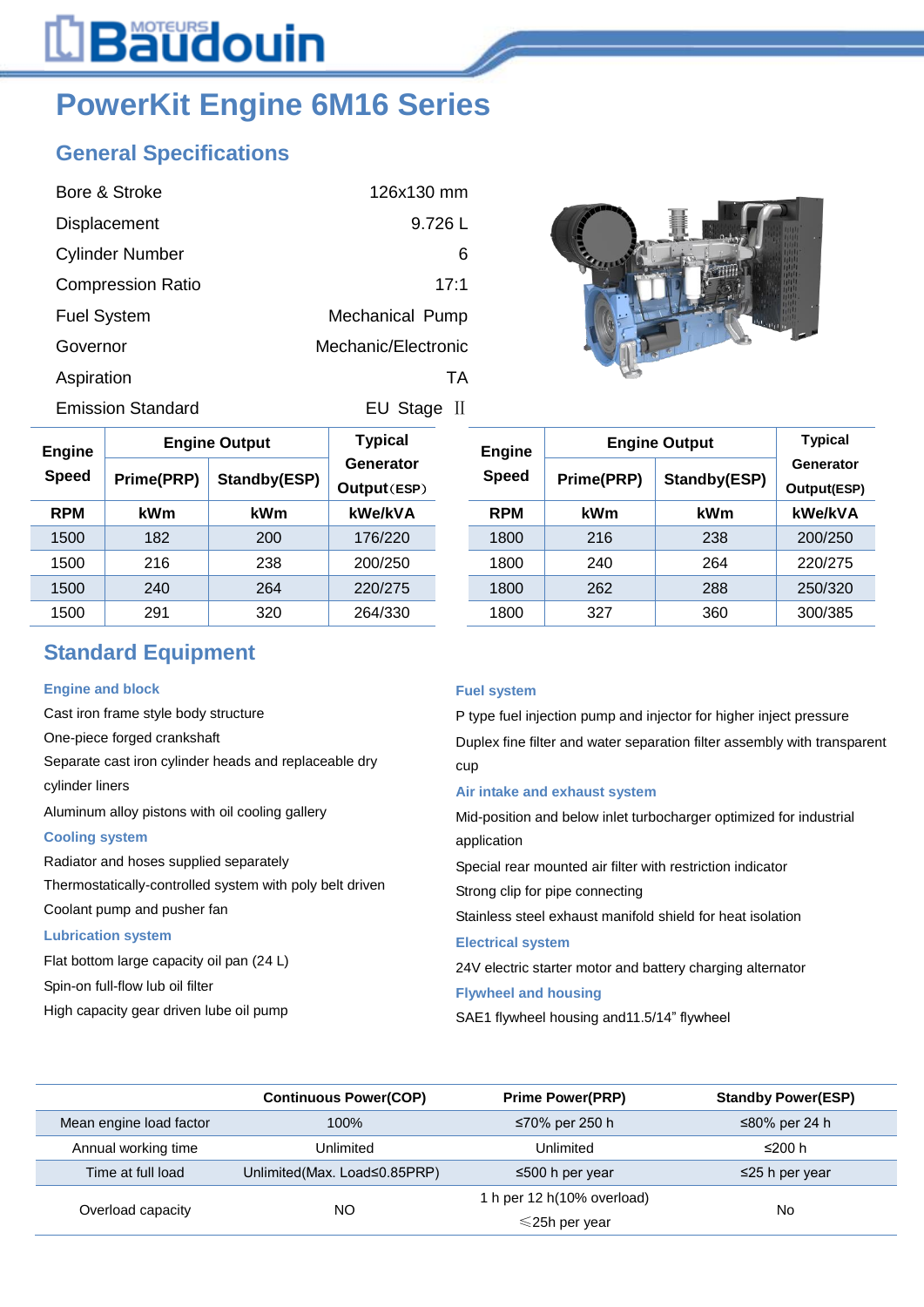# L**Bäudouin**

## **PowerKit Engine 6M16 Series**

### **Dimensions and Weight**

| Length     | 2088 mm |
|------------|---------|
| Width      | 1041 mm |
| Height     | 1257 mm |
| Net Weight | 1025 kg |

#### **Power definition Fuel**

| ISO 3046/1 -1995(F) |  |
|---------------------|--|
|                     |  |

### **Reference conditions**













| Standard                    | ISO 3046/1 -1995(F) | Relative density       | $0.840$ kg/L |
|-----------------------------|---------------------|------------------------|--------------|
| <b>Reference conditions</b> |                     | Lower calorific power  | 42 700 kJ/kg |
| Ambient temperature         | $25^{\circ}$ C      | Consumption tolerances | ± 5%         |
| Barometric pressure         | 100kPa              | Lube oil               |              |
| Relative humidity           | 30%                 | Recommend grade        | CF 15W/40    |



### 6M16G200/5e2-182kW/1500rpm 6M16G250/5e2-216kW/1500rpm 6M16G275/5e2-240kW/1500rpm



6M16G330/5e2-291kW/1500rpm 6M16G180/6e2-216kW/1800rpm 6M16G200/6e2-240kW/1800rpm